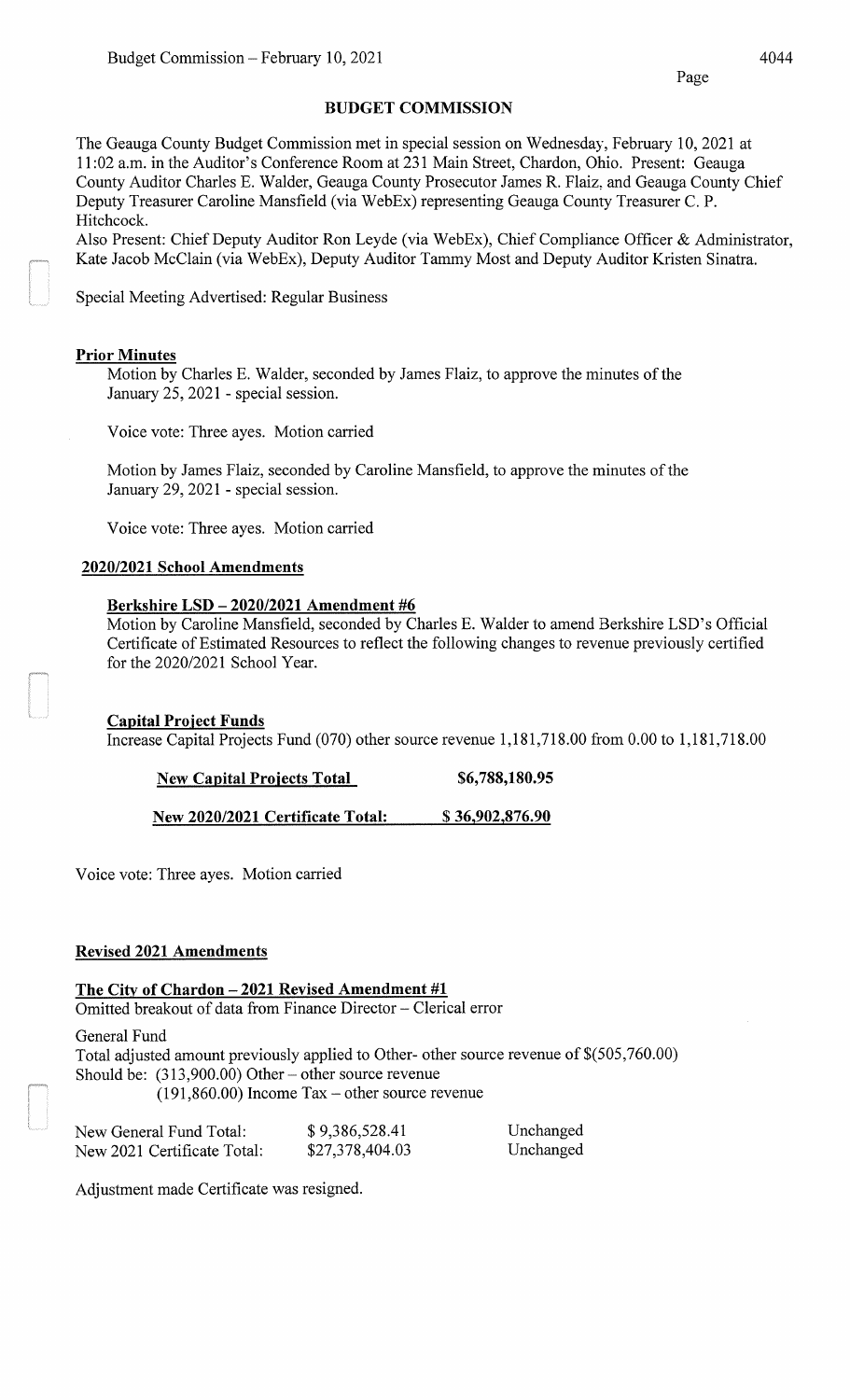\$8,692,149,73 Unchanged

## **Village of South Russell- 2021 Revised Amendment #1**

Journal entries to correct YE 12/31/20 cash balances

#### **Special Revenue Fund**

Income Tax 12/31/20 cash balance adjusted from \$280,692.61 to \$179,784.61

#### **Capital Projects Fund**

VH Headwater Restoration 12/31/20 cash balance adjusted from \$7,753.42 to \$108,661.42

| New 2021 Special Revenue Fund Total:  | From $$6,097,628.36$ to $$5,996,720.36$                     |
|---------------------------------------|-------------------------------------------------------------|
| New 2021 Capital Projects Fund Total: | From $\frac{1}{2}$ 660, 203.72 to $\frac{1}{2}$ 761, 111.72 |

New 2021 Certificate Total:

Adjustment made Certificate was resigned.

#### **2021 Amendments**

#### **Chester Township Park District - 2021 Amendment #1**

Motion by Charles E. Walder, seconded by James Flaiz, to amend the Chester Twp. Park District 2021 Official Certificate of Estimated Resources as follows to reflect "actual" January 1, 2021 unencumbered cash balances.

| General | Increase the 1/1/2021 unencumbered cash balance from | $20,775.00$ estimated to<br>25,105.00<br>actual |  |
|---------|------------------------------------------------------|-------------------------------------------------|--|
|         | New General Fund Total                               | 39,603.00                                       |  |
|         | Grand Total New Certificate All Funds                | 39,603.00                                       |  |
|         | Net Cange in Beginning Balances                      | 4,330.00                                        |  |
|         | Net Change in Other Source Revenue                   | (567.00)                                        |  |
|         | Total Net Change over original Certificate           | 3.763.00                                        |  |

Voice vote: Three ayes. Motion carried

#### **Russell1545 Park District-Year-End Balance Certificate**

The Budget Commission acknowledged the receipt of Russell 1545 Park District Resolution 2021-01 reflecting 12/31/2020 year-end cash balances, funds Reserved for Encumbrances as 12/31/2020 and Carryover Balances Available for Appropriations. They will not receive any tax revenue, PLF, or UDLG funds in the 2021 fiscal year.

| General | Submitted 12/31/20 unencumbered cash balance               |                             | 21,764.95 |
|---------|------------------------------------------------------------|-----------------------------|-----------|
|         | Certify other source revenue                               | $N/A$ - Budget not approved |           |
|         | Land Purchase Submitted 12/31/20 unencumbered cash balance |                             | 51.367.38 |
|         | Certify other source revenue                               | N/A - Budget not approved   |           |

#### **Total Certificate: 73,132.33**

No action taken.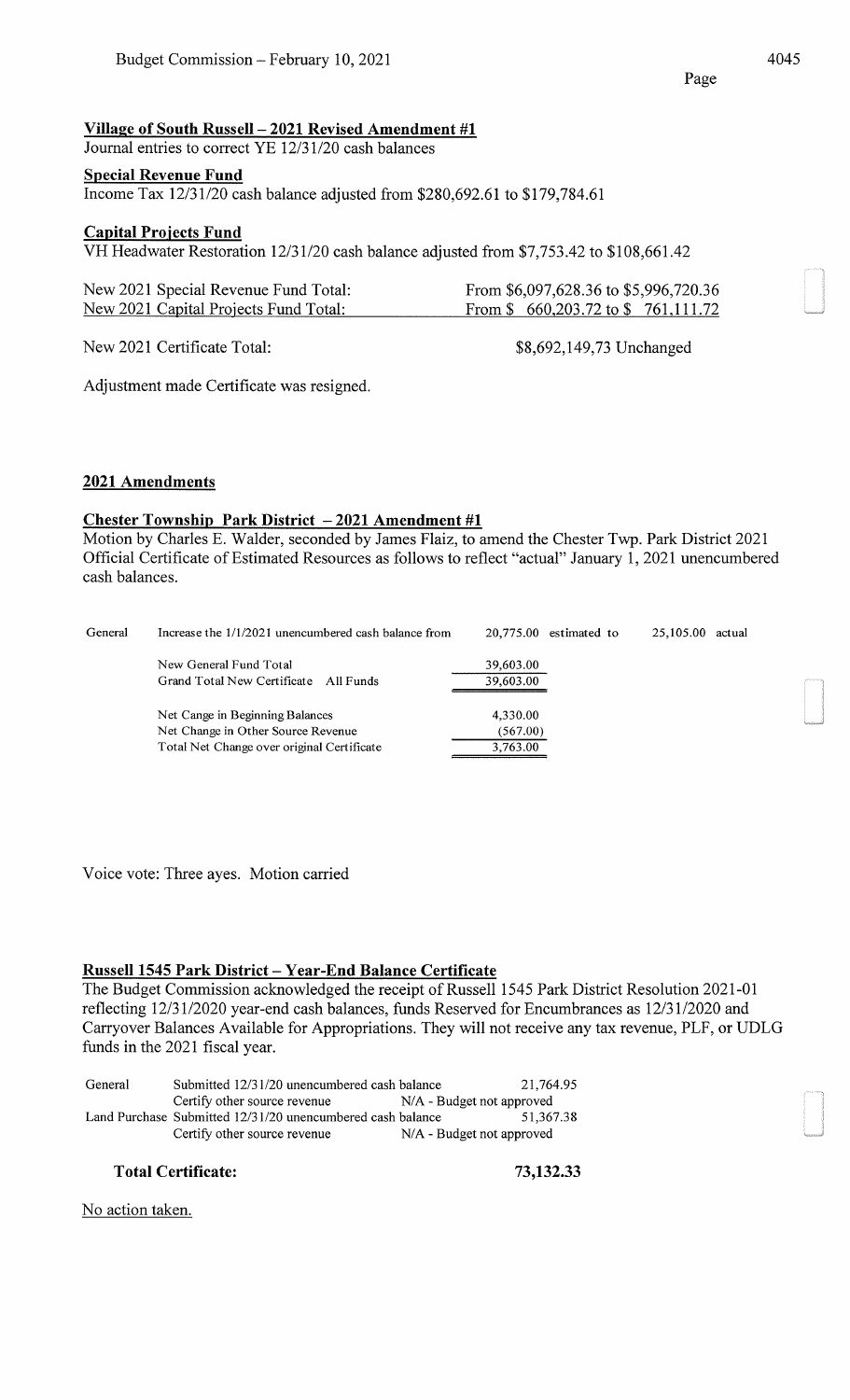# **Bainbridge Township- 2021 Amendment #1**

Motion by James Flaiz, seconded by Caroline Mansfield, to amend the Bainbridge Township's 2021 Official Certificate of Estimated Resources as follows to reflect "actual" January 1, 2021 unencumbered cash balances and changes to tax revenue due to the new real estate values and rates for collection in 2021:

| General       | Increase the 1/1/2021 unencumbered cash balance from                 |            | 1,239,944.38  | estimated to           | 2,169,761.06 | actual |
|---------------|----------------------------------------------------------------------|------------|---------------|------------------------|--------------|--------|
|               | Increase tax revenue                                                 | 70,130.00  | 729,247.00    | estimated to           | 799,377.00   | actual |
|               | Decrease other source revenue                                        | (5,312.00) | 534,731.00    | estimated to           | 529,419.00   | actual |
| Motor Vehicle | Increase the 1/1/2021 unencumbered cash balance from                 |            | 85,841.03     | estimated to           | 106,289.68   | actual |
| Gasoline Tax  | Increase the 1/1/2021 unencumbered cash balance from                 |            | 109,214.28    | estimated to           | 228,978.70   | actual |
| Road & Bridge | Increase the 1/1/2021 unencumbered cash balance from                 |            | 1,550,134.40  | estimated to           | 2,663,724.09 | actual |
|               | Increase tax revenue                                                 | 94,032.00  | 2,707,419.00  | estimated to           | 2,801,451.00 | actual |
|               | Increase other source revenue                                        | 12,580.00  | 492,217.00    | estimated to           | 504,797.00   | actual |
| Cemetary      | Increase the 1/1/2021 unencumbered cash balance from                 |            |               | 30,883.70 estimated to | 78,186.09    | actual |
| Fire Levy     | Increase the 1/1/2021 unencumbered cash balance from                 |            | 1,853,793.27  | estimated to           | 2,763,501.81 | actual |
|               | Increase tax revenue                                                 | 25,958.00  | 2,061,582.00  | estimated to           | 2,087,540.00 | actual |
|               | Increase other source revenue                                        | 3,472.00   | 275,813.00    | estimated to           | 279,285.00   | actual |
| Police Levy   | Increase the 1/1/2021 unencumbered cash balance from                 |            | 2,578,433.03  | estimated to           | 4,372,909.33 | actual |
|               | Increase tax revenue                                                 | 44,167.40  | 3,510,348.95  | estimated to           | 3,554,516.35 | actual |
|               | Increase other source revenue                                        | 4,225.00   | 327,558.00    | estimated to           | 331,783.00   | actual |
|               | Permissive MVI Increase the 1/1/2021 unencumbered cash balance from  |            | 27,742.50     | estimated to           | 59,283.58    | actual |
|               | Law Enf. Trust Unchanged the 1/1/2021 unencumbered cash balance i    |            | 615.92        | estimated to           | 615.92       | actual |
| Ambulance     | Increase the 1/1/2021 unencumbered cash balance from                 |            | 828,281.81    | estimated to           | 1,063,743.86 | actual |
| <b>DARE</b>   | Increase the 1/1/2021 unencumbered                                   | 4,415.96   | 21,223.64     | estimated to           | 25,639.60    | actual |
| Police/Debt   | Unchanged the 1/1/2021 unencumbered cash balance fi                  |            | 1,424,542.74  | estimated to           | 1,424,542.74 | actual |
| Fire/Debt     | Increase the 1/1/2021 unencumbered cash balance from                 |            | 2,074,175.30  | estimated to           | 2,097,550.10 | actual |
| Misc Police   | Unchanged the 1/1/2021 unencumbered cash balance fi                  |            | 183,495.62    | estimated to           | 183,495.62   | actual |
|               | Fire Station Add Unchanged the 1/1/2021 unencumbered cash balance fi |            | 89,304.71     | estimated to           | 89,304.71    | actual |
|               | Lighting Assess Increase the 1/1/2021 unencumbered                   | 629.84     | 628.61        | estimated to           | 1,258.45     | actual |
|               | 4951-4954 Perm Decrease the 1/1/2021 unencumbered cash balance from  |            | 2,270.01      | estimated to           | 534.77       | actual |
|               | New General Fund Total                                               |            | 3,498,557.06  |                        |              |        |
|               | New Special Revenue Fund Total                                       |            | 21,508,245.01 |                        |              |        |
|               | New Debt Service Funds Total                                         |            | 3,522,092.84  |                        |              |        |
|               | New Capital Project Fund Total                                       |            | 272,800.33    |                        |              |        |
|               | New Special Assessment Total                                         |            | 9,858.45      |                        |              |        |
|               | New Fiduciary Funds Total                                            |            | 538.08        |                        |              |        |
|               | Grand Total New Certificate- All Funds                               |            | 28,812,091.77 |                        |              |        |
|               | Net Change in Beginning balances                                     |            | 5,228,795.16  |                        |              |        |
|               | Net Change in Tax Revenue                                            |            | 234,287.40    |                        |              |        |
|               | Net Change in Other Source Revenue                                   |            | 14,965.00     |                        |              |        |
|               | <b>Total Net Change over Original Cert</b>                           |            | 5,478,047.56  |                        |              |        |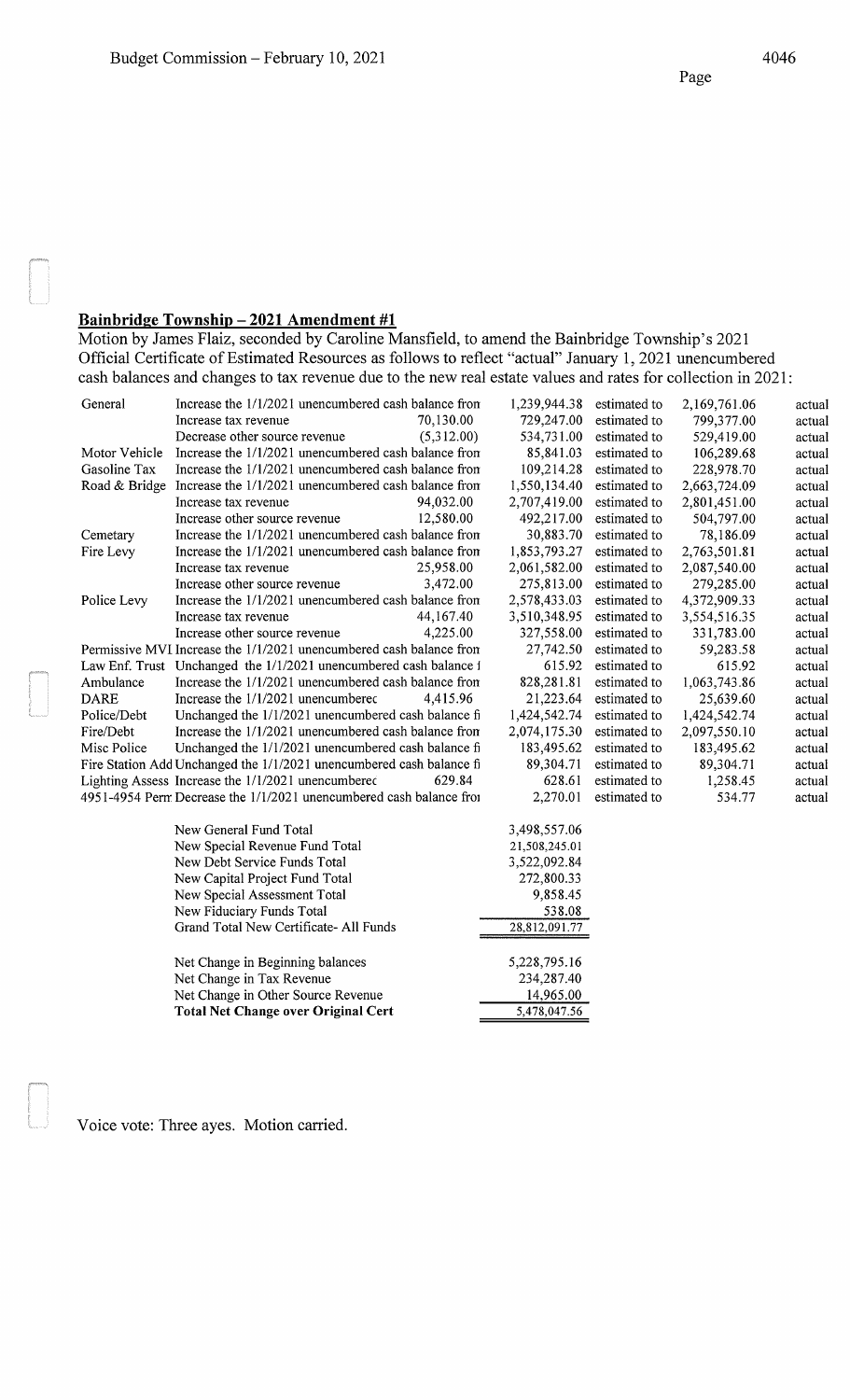#### **Thompson Township Park- 2021 Amendment #1**

Motion by Caroline Mansfield, seconded by Charles E. Walder, to amend the Thompson Township Park 2021 Official Certificate of Estimated Resources as follows to reflect "actual" January 1, 2021 unencumbered cash balances and changes to tax revenue due to the new real estate values and rates for collection in 2021:

| General | Increase the 1/1/2021 unencumbered cash balance from<br>Decrease other source revenue                               | (309.31) |                                  | $28,900.00$ estiimated to<br>$22.351.76$ estiimated to | 38,209.29<br>22,042.45 | actual<br>actual |
|---------|---------------------------------------------------------------------------------------------------------------------|----------|----------------------------------|--------------------------------------------------------|------------------------|------------------|
|         | New General Fund Total                                                                                              |          | 60,251.74<br>60,251.74           |                                                        |                        |                  |
|         | Net Cange in Beginning Balances<br>Net Change in Other Source Revenue<br>Total Net Change over original Certificate |          | 9.309.29<br>(309.31)<br>8,999.98 |                                                        |                        |                  |

Voice vote: Three ayes. Motion carried

#### **Burton Township- 2021 Amendment #1**

Motion by Charles E. Walder, seconded by James Flaiz, to amend the Burton Township 2020 Official Certificate of Estimated Resources as follows to reflect "actual" January 1, 2021 unencumbered cash balances and changes to tax revenue due to the new real estate values and rates for collection in 2021:

| General   | Increase the 1/1/20 unencumbered cash balance from                 |            | 182, 191.49  | estimated to | 252,381.70 | actual |
|-----------|--------------------------------------------------------------------|------------|--------------|--------------|------------|--------|
|           | Increase tax revenue                                               | 11.612.00  | 141,972.00   | estimated to | 153,584.00 | actual |
|           | Decrease other source revenue                                      | (2,265.00) | 73,739.00    | estimated to | 71,474.00  | actual |
|           | Motor Vehicle Increase the $1/1/21$ unencumbered cash balance from |            | 3,493.96     | estimated to | 3,598.15   | actual |
|           | Gasoline Tax Increase the 1/1/21 unencumbered cash balance from    |            | 23,846.98    | estimated to | 81,996.49  | actual |
|           | Road & Bridge Increase the 1/1/21 unencumbered cash balance from   |            | 289,293.41   | estimated to | 388,987.41 | actual |
|           | Increase tax revenue                                               | 3,538.00   | 363,557.00   | estimated to | 367,095.00 | actual |
|           | Increase other source revenue                                      | 688.00     | 16,497.00    | estimated to | 17,185.00  | actual |
| Cemetary  | Increase the 1/1/21 unencumbered cash balance from                 |            | 2,552.30     | estimated to | 5,867.30   | actual |
| Zoning    | Decrease the 1/1/21 unencumbered cash balance from                 |            | 2,557.46     | estimated to | 4,402.31   | actual |
| Fire Levy | Increase the $1/1/21$ unencumbered cash balance from               |            | 245,150.35   | estimated to | 284,802.03 | actual |
|           | Decrease tax revenue                                               | (1,682.13) | 236,503.32   | estimated to | 234,821.19 | actual |
|           | Decrease other source revenue                                      | (106.00)   | 13,817.00    | estimated to | 13,711.00  | actual |
|           | Permissive M Increase the 1/1/21 unencumbered cash balance from    |            | 123.21       | estimated to | 3,647.44   | actual |
|           | Issue II OPW (Increase other source revenue                        |            |              | estimated to |            | actual |
|           | New General Fund Total                                             |            | 477,439.70   |              |            |        |
|           | New Special Revenue Fund Total                                     |            | 1,515,613.32 |              |            |        |
|           | New Capital Project Fund Total                                     |            |              |              |            |        |
|           | Grand Total New Certificate-All Funds                              |            | 1,993,053.02 |              |            |        |
|           | Net Change in Beginning balances                                   |            | 276,473.67   |              |            |        |
|           | Net Change in Tax Revenue                                          |            | 13,467.87    |              |            |        |
|           | Net Change in Other Source Revenue                                 |            | (1,683.00)   |              |            |        |
|           |                                                                    |            | 288,258.54   |              |            |        |
|           |                                                                    |            |              |              |            |        |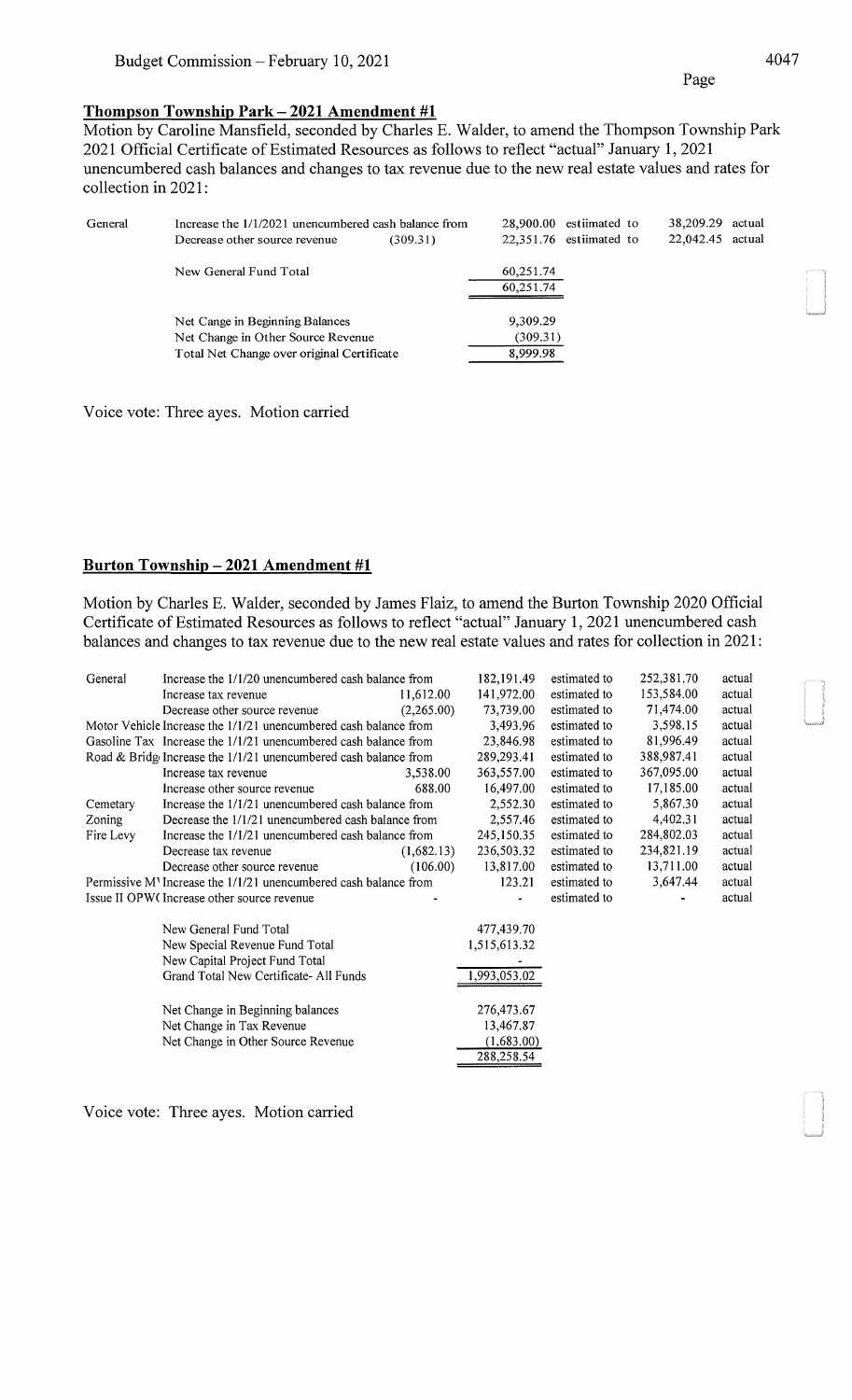# **Burton Village- 2021 Amendment #1**

Motion by James Flaiz, seconded by Caroline Mansfield, to amend the Burton Village's 2021 Official Certificate of Estimated Resources as follows to reflect "actual" January 1, 2021 unencumbered cash balances and changes to tax revenue due to the new real estate values and rates for collection in 2021:

|                     | balances and changes to tax revenue due to the new real estate values and rates for cont |             |              |              |              |        |
|---------------------|------------------------------------------------------------------------------------------|-------------|--------------|--------------|--------------|--------|
| General             | Decrease the 1/1/2021 unencumbered cash balance from                                     |             | 1,179,311.40 | estimated to | 880,780.73   | actual |
|                     | Increase tax revenue                                                                     | 4,539.00    | 74,661.00    | estimated to | 79,200.00    | actual |
|                     | Increase other source revenue                                                            | 134,673.00  | 594,335.00   | estimated to | 729,008.00   | actual |
| <b>Street Maint</b> | Increase the 1/1/2021 unencumbered cash balance from                                     |             | 32,194.24    | estimated to | 82,897.44    | actual |
| State Hwy           | Decrease the 1/1/2021 unencumbered cash balance from                                     |             | 30,392.43    | estimated to | 17,691.28    | actual |
| Fire Levy           | Decrease the 1/1/2021 unencumbered cash balance from                                     |             | 138,917.38   | estimated to | 115,982.65   | actual |
|                     | Decrease tax revenue                                                                     | 15,359.00   | 164,576.00   | estimated to | 179,935.00   | actual |
|                     | Decrease other source revenue                                                            | (30,000.00) | 30,387.00    | estimated to | 387.00       | actual |
| Cemetery            | Increase the 1/1/2021 unencumbered cash balance from                                     |             | 47,582.03    | estimated to | 54,132.07    | actual |
| Police Levy         | Decrease the 1/1/2021 unencumbered cash balance from                                     |             | 142,009.91   | estimated to | 115,821.65   | actual |
|                     | Increase tax revenue                                                                     | 554.00      | 54,542.00    | estimated to | 55,096.00    | actual |
|                     | Increase other source revenue                                                            | 1,876.00    | 303,530.00   | estimated to | 305,406.00   | actual |
|                     | Permissive LidUnchanged the 1/1/2021 unencumbered cash balance fi                        |             | 2,643.85     | estimated to | 2,643.85     | actual |
|                     | Tree Commis Increase the 1/1/2021 unencumbered cash balance from                         |             | 8,992.53     | estimated to | 9,484.72     | actual |
| Safety Sprt         | Increase the 1/1/2021 unencumbered cash balance from                                     |             | 26,750.40    | estimated to | 28,535.70    | actual |
|                     | Admissions TIncrease the 1/1/2021 unencumbered cash balance from                         |             | 10,384.72    | estimated to | 62,665.07    | actual |
| Equip Cap           | Increase the 1/1/2021 unencumbered cash balance from                                     |             | 56,236.19    | estimated to | 119,700.27   | actual |
| <b>Street Cap</b>   | Increase the 1/1/2021 unencumbered cash balance from                                     |             | 44,475.00    | estimated to | 86,236.19    | actual |
|                     | Facilities Cap Unchanged the 1/1/2021 unencumbered cash balance fi                       |             | 2,654.36     | estimated to | 2,654.35     | actual |
|                     | Construction Unchanged the $1/1/2021$ unencumbered cash balance figure.                  |             | 795.08       | estimated to | 795.08       | actual |
|                     | Street Lights Increase the 1/1/2021 unencumbered cash balance from                       |             | 14,087.80    | estimated to | 22,103.10    | actual |
| Water Ops           | Increase the 1/1/2021 unencumbered cash balance from                                     |             | 347,323.33   | estimated to | 388,426.36   | actual |
| Sewer Ops           | Decrease the 1/1/2021 unencumbered cash balance from                                     |             | 1,659,673.55 | estimated to | 1,417,499.02 | actual |
| Sewer Res           | Increase the 1/1/2021 unencumbered cash balance from                                     |             | 24,289.75    | estimated to | 24,345.66    | actual |
| Tap In Fees         | Increase the 1/1/2021 unencumbered cash balance from                                     |             | 337,123.44   | estimated to | 631,845.05   | actual |
|                     | Burton Health Unchanged the 1/1/2021 unencumbered cash balance fi                        |             | 9,090.51     | estimated to | 9,090.51     | actual |
|                     | Watr System Decrease the 1/1/2021 unencumbered cash balance from                         |             | 172,271.44   | estimated to | 144,901.21   | actual |
|                     | Waterworks FIncrease the 1/1/2021 unencumbered cash balance from                         |             | 259,986.38   | estimated to | 279,986.38   | actual |
|                     | Cemetery Bq Decrease the 1/1/2021 unencumbered cash balance from                         |             | 126,160.37   | estimated to | 12,192.02    | actual |
| Ford Mem            | Increase the 1/1/2021 unencumbered cash balance from                                     |             | 7,174.84     | estimated to | 7,190.63     | actual |
| Fenn Trust          | Unchanged the 1/1/2021 unencumbered cash balance fi                                      |             | 2,908.05     | estimated to | 2,908.05     | actual |
| Annexation          | Increase the 1/1/2021 unencumbered cash balance from                                     |             | 16,950.28    | estimated to | 25,288.17    | actual |
|                     |                                                                                          |             |              |              |              |        |
|                     | New General Fund Total                                                                   |             | 1,688,988.73 |              |              |        |
|                     | New Special Revenue Fund Total                                                           |             | 1,297,053.59 |              |              |        |
|                     | New Capital Project Fund Total                                                           |             | 782,782.29   |              |              |        |
|                     | New Special Assessment Funds Total                                                       |             | 58,453.10    |              |              |        |
|                     | New Enterprise Funds Total                                                               |             | 4,334,576.19 |              |              |        |
|                     | New Fiduciary Fund Total                                                                 |             | 117.882.44   |              |              |        |
|                     | Grand Total New Certificate-All Funds                                                    |             | 8,279,736.34 |              |              |        |
|                     |                                                                                          |             |              |              |              |        |
|                     | Net Change in Beginning balances                                                         |             | 96,279.07    |              |              |        |
|                     | Net Change in Tax Revenue                                                                |             | 37.16        |              |              |        |
|                     | Net Change in Other Source Revenue                                                       |             | 362,671.63   |              |              |        |
|                     |                                                                                          |             | 458,987.86   |              |              |        |
|                     |                                                                                          |             |              |              |              |        |
|                     |                                                                                          |             |              |              |              |        |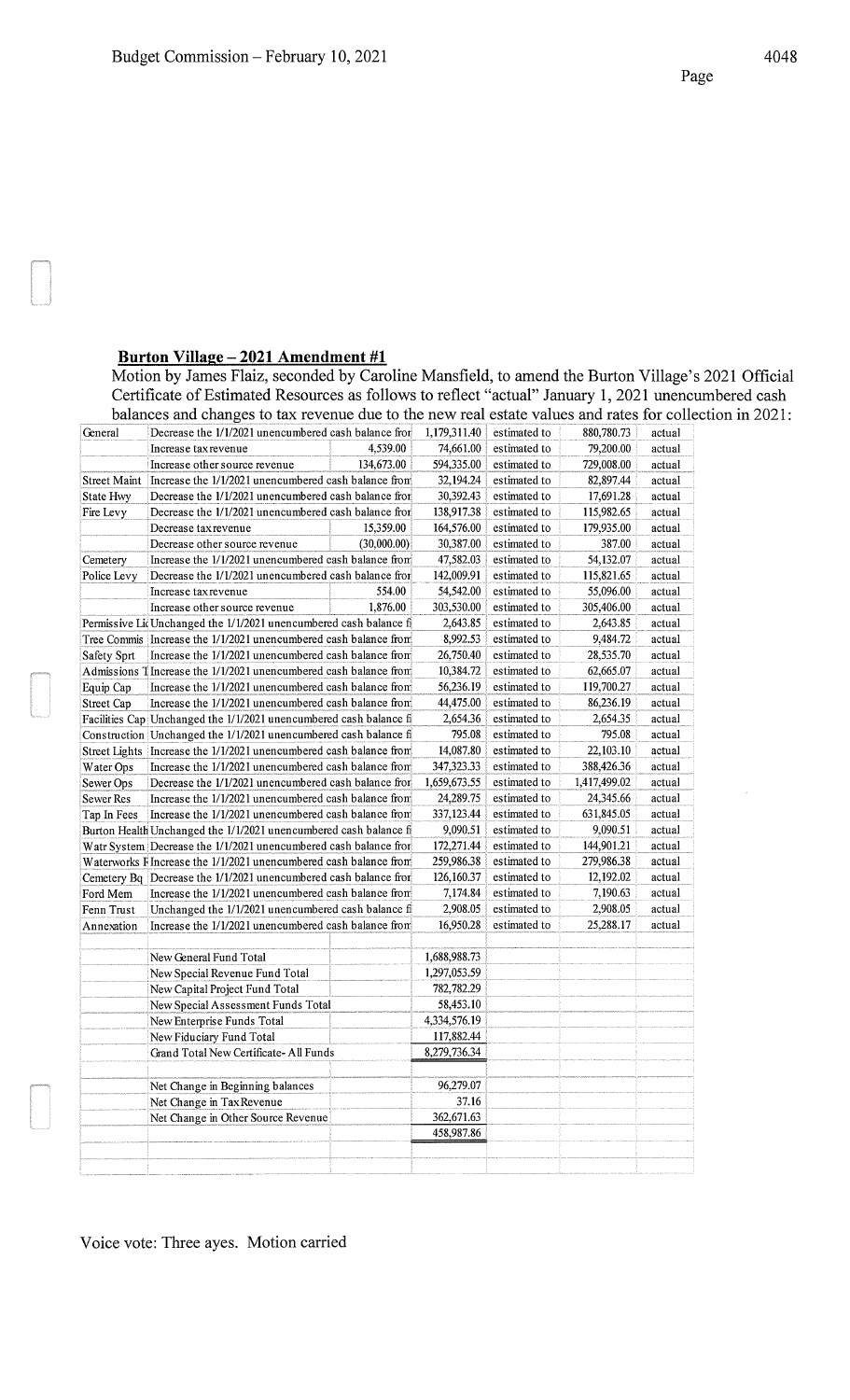## **Huntsburg Township- 2021 Amendment #1**

Motion by Caroline Mansfield, seconded by Charles E. Walder, to amend Huntsburg Township's 2021 Official Certificate of Estimated Resources as follows to reflect "actual" January 1, 2021 unencumbered cash balances and changes to tax revenue due to the new real estate values and rates for collection in 2021:

| General        | Increase the $1/1/21$ unencumbered cash balance from              |            | 66,516.82                    | estimated to | 88,944.28  | actual |
|----------------|-------------------------------------------------------------------|------------|------------------------------|--------------|------------|--------|
|                | Increase tax revenue                                              | 9,907.00   | 100,767.00                   | estimated to | 110,674.00 | actual |
|                | Increase other source revenue                                     | (4,606.00) | 198,766.40                   | estimated to | 194,160.40 | actua  |
|                | Motor Vehicle Increase the 1/1/21 unencumbered cash balance from  |            | 13,951.51                    | estimated to | 17,290.75  | actua  |
|                | Gasoline Tax Increase the 1/1/21 unencumbered cash balance from   |            | 41,034.00                    | estimated to | 107,427.59 | actua  |
|                | Road & Bridg Increase the $1/1/21$ unencumbered cash balance from |            | 58,935.81                    | estimated to | 149,415.92 | actual |
|                | Increase tax revenue                                              | 9,775.00   | 327,792.00                   | estimated to | 337,567.00 | actual |
|                | Increase other source revenue                                     | 1.308.00   | 61,854.00                    | estimated to | 63,162.00  | actual |
| Cemetary       | Increase the 1/1/21 unencumbered cash balance from                |            | 4,352.53                     | estimated to | 6,568.22   | actual |
| Fire Levy      | Increase the 1/1/21 unencumbered cash balance from                |            | 68,807.67                    | estimated to | 69,730.55  | actual |
|                | Increase tax revenue                                              | 79,058.00  |                              | estimated to | 79,058.00  | actual |
|                | Increase other source revenue                                     | 10,577.00  | $\qquad \qquad \blacksquare$ | estimated to | 10,577.00  | actual |
|                | Permiss MVL Increase the 1/1/21 unencumbered cash balance from    |            | $\qquad \qquad \blacksquare$ | estimated to | 7,734.55   | actual |
|                | Debt Service Increase the $1/1/21$ unencumbered cash balance from |            | $\qquad \qquad \blacksquare$ | estimated to | 203.50     | actual |
| Perm Imprv     | Decrease the 1/1/21 unencumbered cash balance from                |            | 5,371.63                     | estimated to | 5,414.49   | actual |
|                | New General Fund Total                                            |            | 394,778.68                   |              |            |        |
|                | New Special Revenue Fund Total                                    |            | 954,731.58                   |              |            |        |
|                | New Debt Service Funds                                            |            | 33,403.50                    |              |            |        |
|                | Capital Project Funds Total                                       |            | 15,414.49                    |              |            |        |
|                | Grand Total New Certificate- All Funds                            |            | 1,398,328.25                 |              |            |        |
|                |                                                                   |            | 193,759.88                   |              |            |        |
|                | Net Change in Beginning balances                                  |            | 98,740.00                    |              |            |        |
|                | Net Change in Tax Revenue                                         |            |                              |              |            |        |
|                | Net Change in Other Source Revenue                                |            | 8,279.00<br>300,778.88       |              |            |        |
|                |                                                                   |            |                              |              |            |        |
| $\overline{ }$ |                                                                   |            |                              |              |            |        |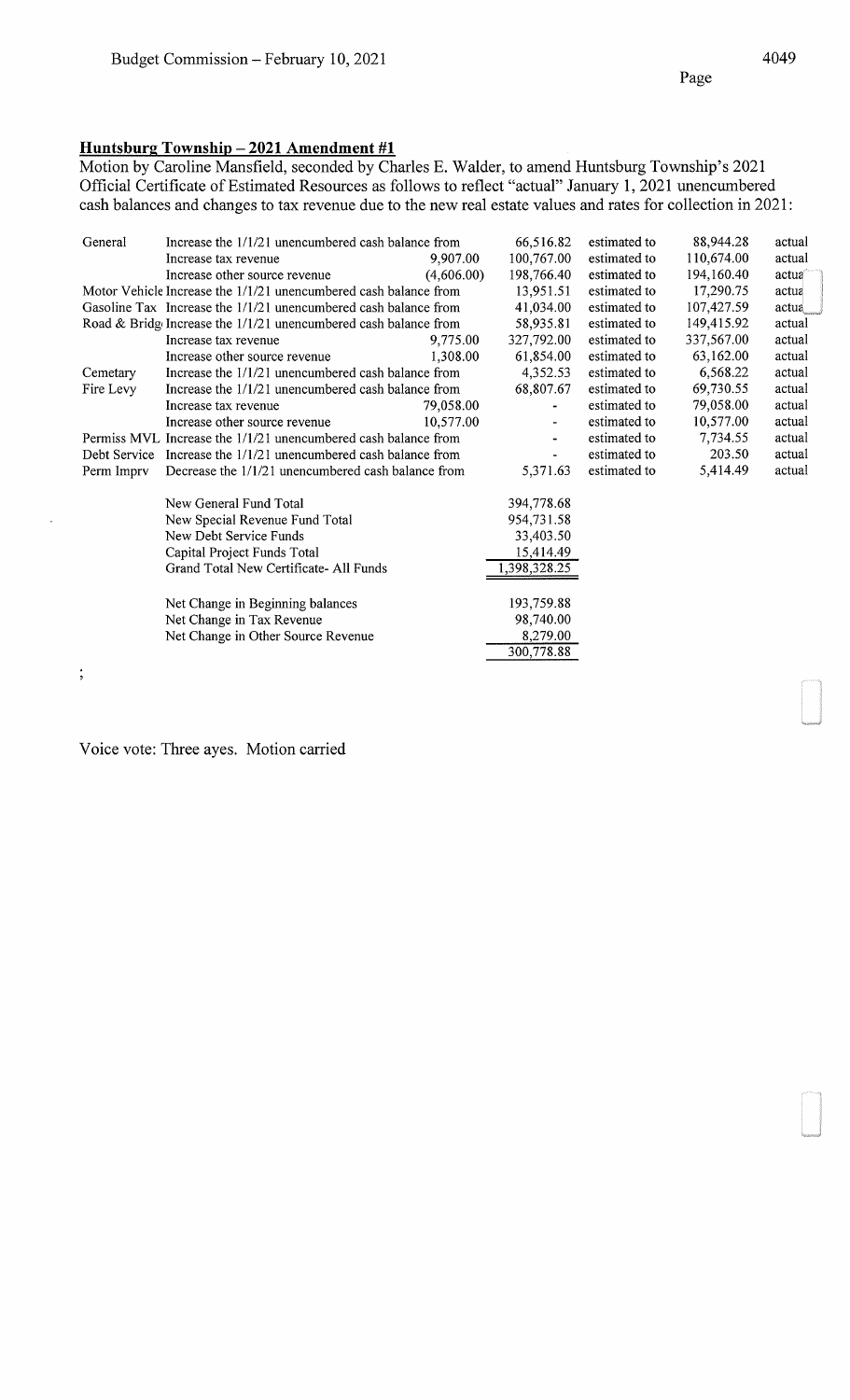# **Montville Township- 2021 Amendment #1**

Motion by James Flaiz, seconded by Caroline Mansfield, to amend the Montville Township 2021 Official Certificate of Estimated Resources as follows to reflect "actual" January 1, 2021 unencumbered cash balances and changes to tax revenue due to the new real estate values and rates for collection in 2021: Includes revenue certification as follows;

# **Special Revenue Fund**

Increase Safer Grant other source revenue 142,337.00 from 0.00 to 142,337.00 (reimbursing grant initiated in 2020)

| General          | Increase the $1/1/21$ unencumbered cash balance from               |            | 18,458.70                | estimated to | 101,553.08 | actual |
|------------------|--------------------------------------------------------------------|------------|--------------------------|--------------|------------|--------|
|                  | Increase tax revenue                                               | 6,793.00   | 76,012.00                | estimated to | 82,805.00  | actual |
|                  | Decrease other source revenue                                      | (1,793.00) | 64,857.00                | estimated to | 63,064.00  | actual |
|                  | Motor Vehicle Increase the 1/1/21 unencumbered cash balance from   |            | 2,522.61                 | estimated to | 11,705.10  | actual |
|                  | Gasoline Tax Increase the 1/1/21 unencumbered cash balance from    |            | 15,447.01                | estimated to | 167,831.34 | actual |
|                  | Road & Bridge Increase the $1/1/21$ unencumbered cash balance from |            | 24,100.04                | estimated to | 167,016.82 | actual |
|                  | Increase tax revenue                                               | 77,069.46  | 102,809.00               | estimated to | 179,878.46 | actual |
|                  | Increase other source revenue                                      | 5.563.00   | 14,755.00                | estimated to | 20,318.00  | actual |
| Cemetery         | Increase the $1/1/21$ unencumbered cash balance from               |            | 7,036.56                 | estimated to | 13,696.39  | actual |
| Zoning           | Increase the 1/1/21 unencumbered cash balance from                 |            | 2,039.59                 | estimated to | 3,509.15   | actual |
| Fire Levy        | Increase the 1/1/21 unencumbered cash balance from                 |            | 151,003.20               | estimated to | 252,196.37 | actual |
|                  | Increase tax revenue                                               | 92,562.00  | 106,497.00               | estimated to | 199,059.00 | actual |
|                  | Increase other source revenue                                      | 160.00     | 36,471.00                | estimated to | 36,631.00  | actual |
| Ambulance        | Increase the $1/1/21$ unencumbered cash balance from               |            | 12,650.31                | estimated to | 16,295.39  | actual |
|                  | Twp Permissiv Increase the 1/1/21 unencumbered cash balance from   |            | 3,307.77                 | estimated to | 12,929.59  | actual |
| <b>HHS</b> Cares | Increase the $1/1/21$ unencumbered cash balance from               |            | -                        | estimated to | 0.04       | actual |
| <b>LCRF</b>      | Increase the $1/1/21$ unencumbered cash balance from               |            |                          | estimated to | 795.77     | actual |
| Safer Grant      | Decrease the $1/1/21$ unencumbered cash balance from               |            | -                        | estimated to | (1,300.00) | actual |
|                  | Increase other source revenue                                      | 142,337.00 | $\overline{\phantom{0}}$ | estimated to | 142,337.00 | actual |
|                  | Bequest Ceme Increase the 1/1/21 unencumbered cash balance from    |            | 202.32                   | estimated to | 218.80     | actual |
|                  | New General Fund Total                                             |            | 247,422.08               |              |            |        |
|                  | New Special Revenue Fund Total                                     |            | 1,341,899.42             |              |            |        |
|                  | New Fiduciary Funds Total                                          |            | 219.00                   |              |            |        |
|                  | Grand Total New Certificate-All Funds                              |            | 1,589,540.50             |              |            |        |
|                  | Net Change in Beginning balances                                   |            | 509,679.73               |              |            |        |
|                  | Net Change in Tax Revenue                                          |            | 176,424.46               |              |            |        |
|                  | Net Change in Other Source Revenue                                 |            | 146,267.00               |              |            |        |
|                  |                                                                    |            | 832,371.19               |              |            |        |
|                  |                                                                    |            |                          |              |            |        |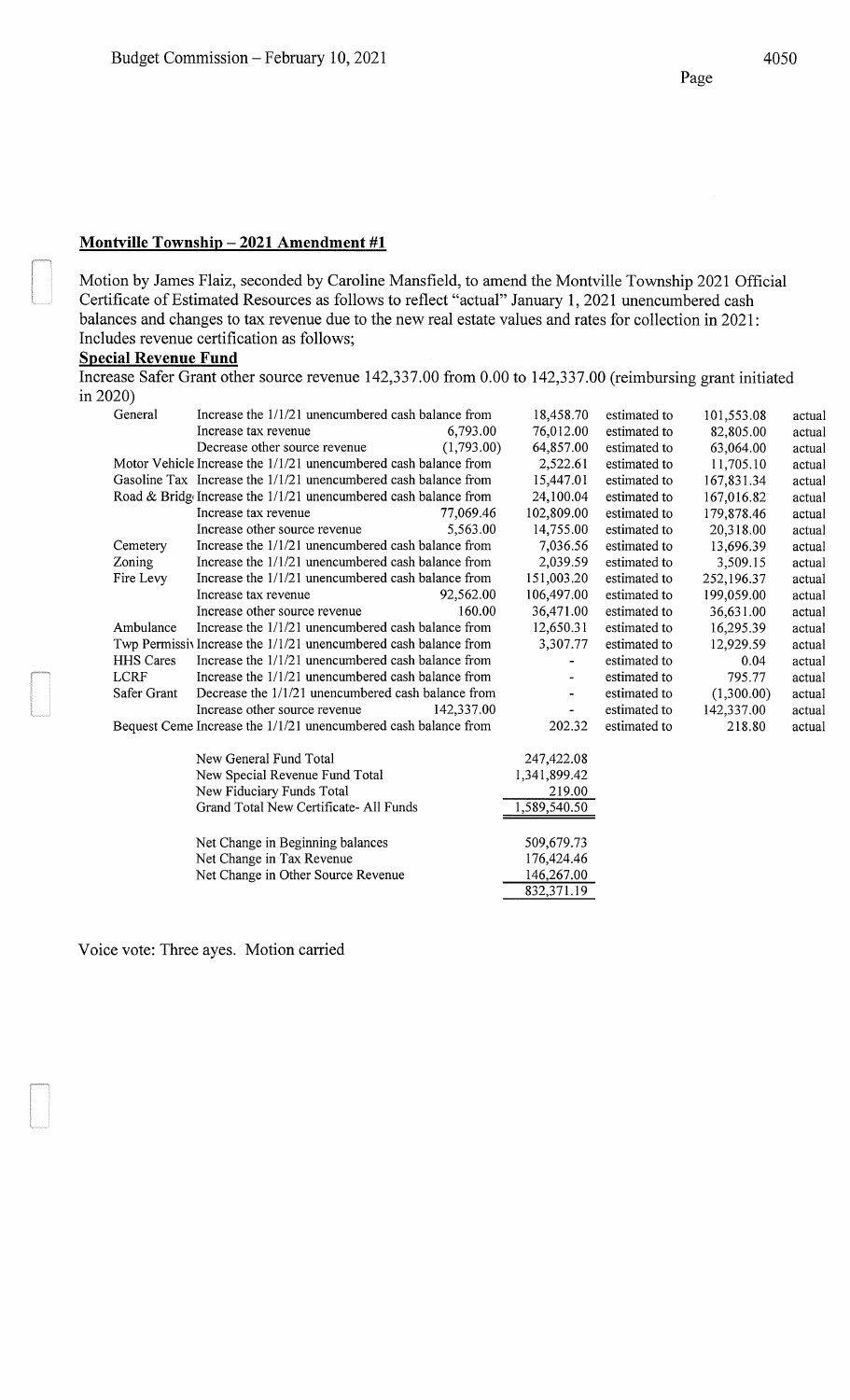Motion by Caroline Mansfield, seconded by Charles E Walder, to amend the Troy Township's 2021 Official Certificate of Estimated Resources as follows to reflect "actual" January 1, 2021 unencumbered cash balances and changes to tax revenue due to the new real estate values and rates for collection in 2021:

| General      | Increase the 1/1/2021 unencumbered cash balance from               | 186,548.21          | estimated to | 384,140.85 | actual |
|--------------|--------------------------------------------------------------------|---------------------|--------------|------------|--------|
|              | 7.081.00<br>Increase tax revenue                                   | 108,577.00          | estimated to | 115,658.00 | actual |
|              | Increase other source revenue<br>(2,856.00)                        | 71,952.00           | estimated to | 69,096.00  | actual |
|              | Motor Vehicle Decrease the 1/1/2021 unencumbered cash balance from | 19,073.49           | estimated to | 35,660.39  | actual |
|              | Gasoline Tax Increase the 1/1/2021 unencumbered cash balance from  | 305,338.00          | estimated to | 365,484.89 | actual |
|              | Road & BridgeDecrease the 1/1/2021 unencumbered cash balance from  | 98,561.92           | estimated to | 210,685.98 | actual |
|              | 4.739.00<br>Increase tax revenue                                   | 210,153.00          | estimated to | 214,892.00 | actual |
|              | Increase other source revenue                                      | 28,116.00<br>634.00 | estimated to | 28,750.00  | actual |
| Cemetery     | Increase the 1/1/2021 unencumbered cash balance from               | 9,897.40            | estimated to | 13,826.29  | actual |
| Fire Levy    | Increase the 1/1/2021 unencumbered cash balance from               | 310,821.07          | estimated to | 499,625.98 | actual |
|              | 193,614.00<br>Increase tax revenue                                 |                     | estimated to | 193,614.00 | actual |
|              | 125,713.00<br>Increase other source revenue                        |                     | estimated to | 125,713.00 | actual |
|              | Permissive M Increase the 1/1/2021 unencumbered cash balance from  | 8,866.10            | estimated to | 13,354.93  | actual |
|              | LCRF Cares Increase the 1/1/2021 unencumbered cash balance from    |                     | estimated to | 51,581.96  | actual |
| Debt Service | Increase the 1/1/2021 unencumbered cash balance from               |                     | estimated to | 627.00     | actual |
|              | Comm House Increase the 1/1/2021 unencumbered cash balance from    |                     | estimated to | 28,211.90  | actual |
| Perm Imp     | Increase the 1/1/2021 unencumbered cash balance from               |                     | estimated to | 20,235.57  | actual |
|              | Cemetery Bq Decrease the 1/1/2021 unencumbered cash balance from   | 400.00              | estimated to | 308.90     | actual |
|              |                                                                    |                     |              |            |        |
|              | New General Fund Total                                             | 568,894.85          |              |            |        |
|              | New Special Revenue Fund Total                                     | 1,858,049.42        |              |            |        |
|              | Debt Service Funds Total                                           | 28,838.90           |              |            |        |
|              | Capital Project Funds Total                                        | 20,235.57           |              |            |        |
|              | New Fiduciary Funds Total                                          | 308.90              |              |            |        |
|              | Grand Total New Certificate- All Funds                             | 2,476,327.64        |              |            |        |
|              |                                                                    |                     |              |            |        |
|              | Net Change in Beginning balances                                   | 684,238.45          |              |            |        |
|              | Net Change in Tax Revenue                                          | 205,434.00          |              |            |        |
|              | Net Change in Other Source Revenue                                 | 23,681.00           |              |            |        |
|              |                                                                    | 913,353.45          |              |            |        |
|              |                                                                    |                     |              |            |        |

Voice vote: Three ayes. Motion carried

Page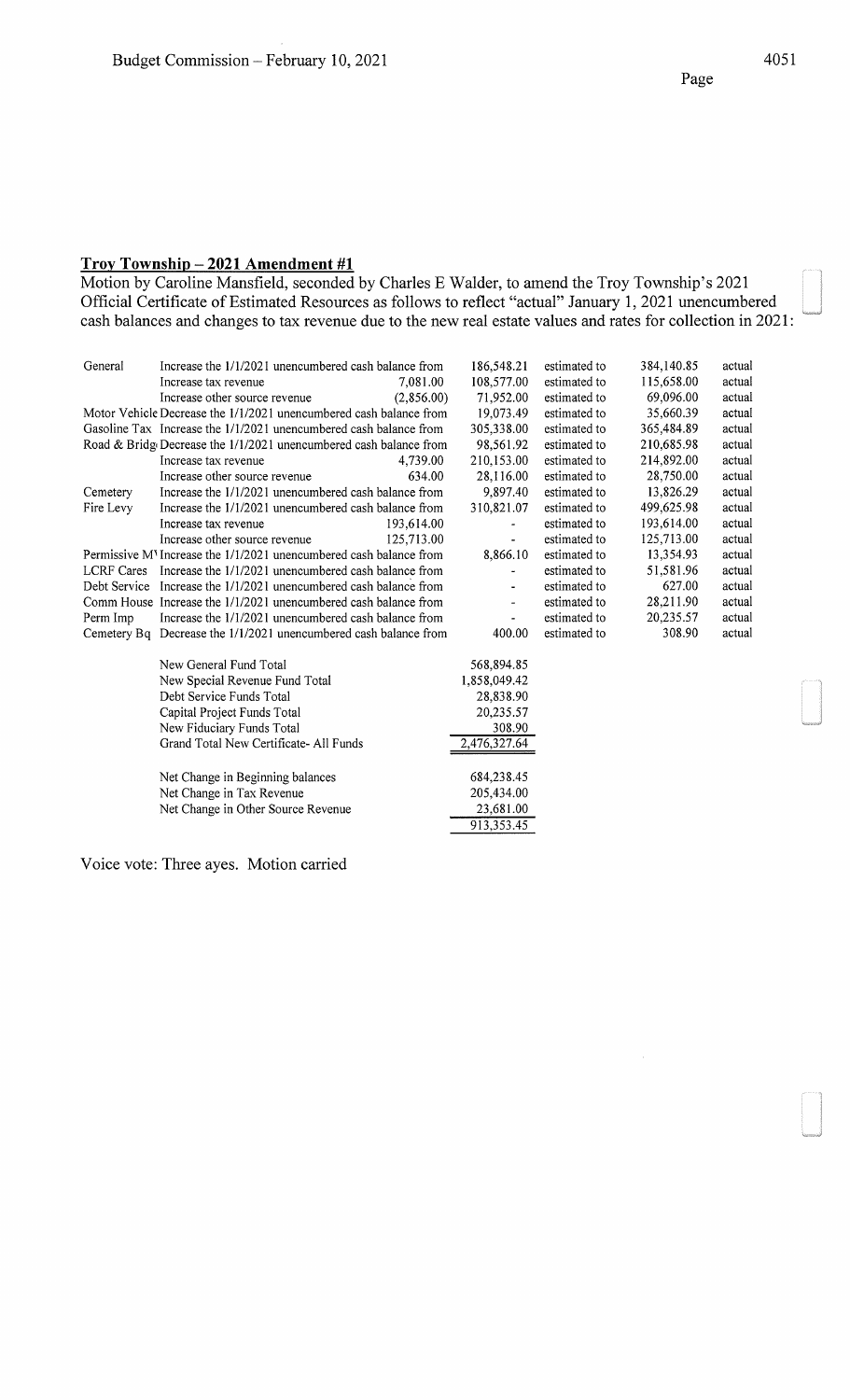## **Hambden Township- 2021 Amendment #1**

Motion by Charles E Walder, seconded by James Flaiz, to amend the Hambden Township 2021 Official Certificate of Estimated Resources as follows to reflect "actual" January 1, 2021 unencumbered cash balances and changes to tax revenue due to the new real estate values and rates for collection in 2021:

| General            | Increase the 1/1/2021 unencumbered cash balance from                 | 188,015.80     | estimated to | 243,473.23  | actual |
|--------------------|----------------------------------------------------------------------|----------------|--------------|-------------|--------|
|                    | 136,577.00<br>Increase tax revenue                                   | 197,938.00     | estimated to | 334,515.00  | actual |
|                    | Increase other source revenue<br>(6,327.00)                          | 94,639.00      | estimated to | 88,312.00   | actual |
|                    | Motor Vehicle Decrease the 1/1/2021 unencumbered cash balance from   | 2,399.35       | estimated to | 7,083.17    | actual |
| Gasoline Tax       | Increase the 1/1/2021 unencumbered cash balance from                 | 2,415.70       | estimated to | 75,620.25   | actual |
|                    | Road & Bridge Increase the 1/1/2021 unencumbered cash balance from   | 10,431.71      | estimated to | (24,980.45) | actual |
|                    | 36,278.00<br>Increase tax revenue                                    | 384,617.00     | estimated to | 420,895.00  | actual |
|                    | Decrease otther source revenue<br>4,853.00                           | 51,457.00      | estimated to | 56,310.00   | actual |
| Cemetery           | Increase the 1/1/2021 unencumbered cash balance from                 | 744.49         | estimated to | 22,268.18   | actual |
| Fire Levy          | Increase the 1/1/2021 unencumbered cash balance from                 | 302,080.42     | estimated to | 368,181.45  | actual |
|                    | (117,592.00)<br>Increase tax revenue                                 | 541,907.00     | estimated to | 424,315.00  | actual |
|                    | Increase other source revenue<br>(15,732.00)                         | 72,500.00      | estimated to | 56,768.00   | actual |
| Park Levy          | Increase the 1/1/2021 unencumbered cash balance from                 | 21,910.18      | estimated to | 85,792.03   | actual |
|                    | 26,830.00<br>Increase tax revenue                                    | 26,239.00      | estimated to | 53,069.00   | actual |
|                    | 3,589.00<br>Increase other source revenue                            | 19,211.00      | estimated to | 22,800.00   | actual |
|                    | Permissive MV Increase the 1/1/2021 unencumbered ca 12,374.94        | 1,070.35       | estimated to | 13,445.29   | actual |
| <b>EMS Billing</b> | Increase the 1/1/2021 unencumbered cash balance from                 | 70,091.32      | estimated to | 113,213.49  | actual |
|                    | Misc Special Hl Increase the 1/1/2021 unencumbered cash balance from | $\blacksquare$ | estimated to | 2,233.45    | actual |
| <b>LCRF</b> Cares  | Increase the 1/1/2021 unencumbered cash balances from                |                | estimated to | 1,883.05    | actual |
| Perm Imprv         | Increase the 1/1/2021 unencumbered cash balance from                 | 206,947.58     | estimated to | 447,483.06  | actual |
|                    | Increase tax revenue                                                 | 83,967.00      | estimated to | 83,967.00   | actual |
|                    | Increase other source revenue                                        | 11,234.00      | estimated to | 11,234.00   | actual |
|                    | Misc Capital Pr Increase the 1/1/2021 unencumbered cash balance from | -              | estimated to | 378.00      | actual |
|                    | New General Fund Total                                               | 666,300.23     |              |             |        |
|                    | New Special Revenue Fund Total                                       | 1,928,096.91   |              |             |        |
|                    | New Capital Project Funds Total                                      | 543,062.06     |              |             |        |
|                    | Grand Total New Certificate-All Funds                                | 3,137,459.20   |              |             |        |
|                    | Net Change in Beginning balances                                     | 549,967.30     |              |             |        |
|                    | Net Change in Tax Revenue                                            | 82,093.00      |              |             |        |
|                    | Net Change in Other Source Revenue                                   | (13,617.00)    |              |             |        |

618,443.30

Voice vote: Three ayes. Motion carried.

#### **Geauga Health District 2021 -Amendment #2 -re-sign**

| General Fund Beginning Balance Adjustment: |            |
|--------------------------------------------|------------|
| From:                                      | 861,510.00 |
| To:                                        | 886,155.10 |
| Net adjustment:                            | 24,645.10  |

#### **New General Fund Total: 2,037,710.10**

 $\mathbf{q}$ 

 $\ddot{\phantom{a}}$ 

#### **New 2021 Certificate Total: \$7,231,142.15**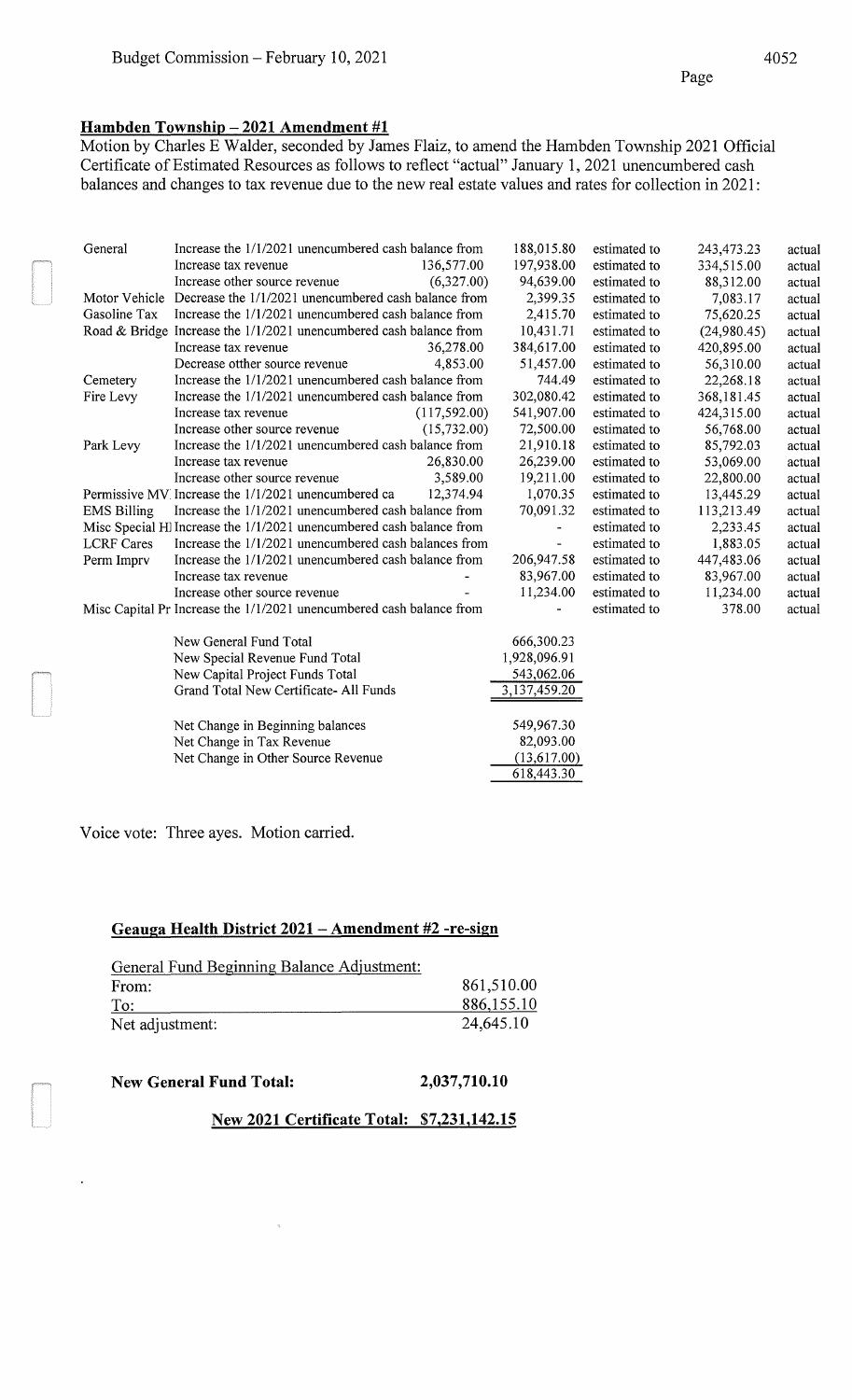#### **Geauga Trumbull Solid Waste - Supplemental Appropriation**

Motion by James Flaiz seconded by Caroline Mansfield to approve the Supplemental Appropriation listed.

# **Fund 6014 Construction Fund**

Building Improvements 1,416,400.00

New Total 6014 Appropriation: \$1,416,400.00

Voice vote: Three ayes. Motion carried

# **Geauga Park District - Supplemental Appropriation**

Motion by Caroline Mansfield, seconded by Charles E. Walder, to approve the list of Supplemental Appropriations listed by Fund.

#### **Fund 6017 General**

| 61,600.00 |
|-----------|
| 900.00    |
| 11,500.00 |
| 8,624.00  |
| 82,624.00 |
|           |

New Total6017 Appropriation: \$8,330,062.00

Voice vote: Three ayes. Motion carried

# **Geauga County - Revenue Certification**

Motion by Charles E. Walder seconded by James Flaiz to amend the Geauga County's 2021 Official Certificate of Estimated Resources as follows to reflect "actual" January 1, 2021 unencumbered cash balances.

#### **Debt Service Fund**

Increase Fund 3001 G.O. Note Retirement (Engineer) other source revenue 71,202.60 from 45,000.00 to 116,202.60

#### **Enterprise Funds**

530,000.00 to 830,000.00

Increase Fund 5002 Water Resources- Sewer other source revenue 22,000.00 from 1,250,000.00 to 1,272,000.00 Increase Fund 5005 Water Resources Auburn Comers Sewer other source revenue 300,000.00 from

/

*Net Adjustment: 322,000.00* 

| <b>New Debt Service Fund Total:</b> | 2,442,806.91  |
|-------------------------------------|---------------|
| <b>New Enterprise Funds Total:</b>  | 21,689,155.15 |

Voice vote: Three ayes. Motion carried

Page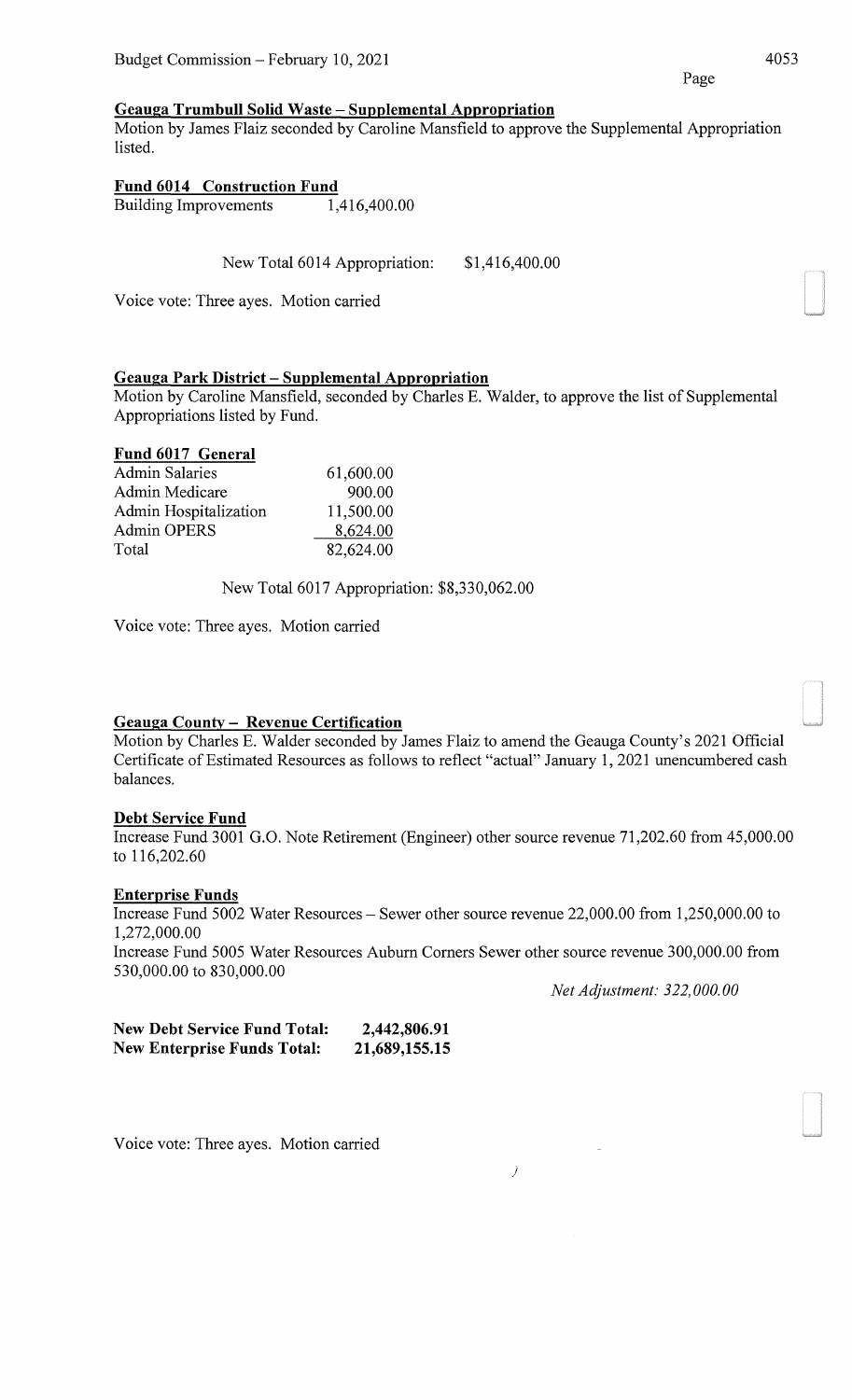#### **General Discussion/Housekeeping:**

3<sup>rd</sup> Advance Real Estate Taxes: Tentative disbursement 2-19-2021scheduled Recognizing the acceptance of real estate tax payments thru February 24, 2021 the tentative settlement date will be around the  $2<sup>nd</sup>$  week of March.

Plan to send out updated Schedule Bs to other taxing districts in March; allow for more time for preparing budgets due in July.

Budget Commission staff will coordinate with Budget & Finance Manager for the Geauga County Board of County Commissioners with regard to obtaining information to support the need for levied revenue for departments within the county A timeline and procedure will be drafted for their review process.

School Budget Hearing folders will be complied and delivered to members of the Budget Commission.

Discussion for effective rate calculations with regard to Bonds; primarily schools

It has recently been brought to the attention of the staff that Troy Township has three funds: 2 Debt Service Funds and a Fiduciary Fund which have had carryover balances for some years now that the Fiscal Officer is not sure are accurate. The Fiscal Officer was advised to contact their APA for advice as to how to proceed to correct this record. The Commission recommended that a letter go out to Troy Township reminding of the advice and documenting the conversation. Additionally, to advise that these funds must be included in their budget submissions going forward as they have omitted these pages in the past.

Next meetings - Special -Feb 22, 2021 at 9:30 am School Budget Hearings - Note: location change to 470 Center St Bldg. #8 to allow for proper social distancing. Location change will be advertised.

Regular -March 1<sup>st</sup> meeting (Berkshire LSD) WebEx/Zoom - Budget Commission will meet at 215 Main St- Auditor's office at 10:00 a.m.

Being no further business to conduct it was moved by Caroline Mansfield to adjourn the February 10, 2021 - special meeting at 11:54 a.m.

Respectfully submitted

Charles E. Walder, Auditor Secretary/Budget Commission

Page